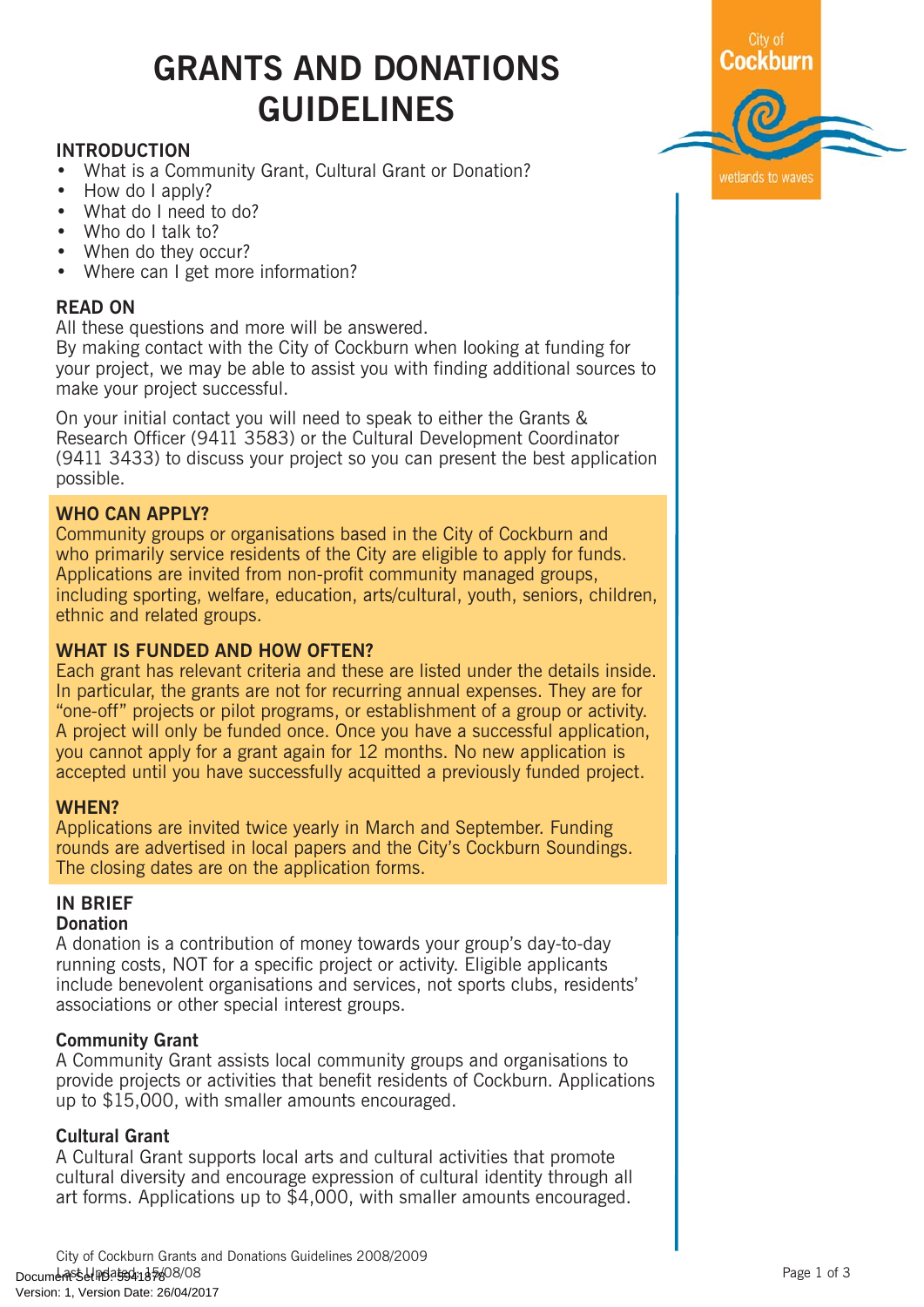# COMMUNITY GRANTS

The Community Grants Program is a broad based financial support program for organisations within the City of Cockburn assisting local community groups and organisations in the provision of programs and activities for the benefit of the residents of Cockburn.

# SELECTION CRITERIA

# Applying Group:

- Primarily serves the residents of the City of Cockburn.
- Is well established and/or can demonstrate a high level of community support.
- Can demonstrate it is financially sound, or key persons have demonstrated ability to manage a project of the proposed type.

# Project or Activity:

- Will be of long-term benefit to the local community and/or City of Cockburn generally.
- Is located in an area that has an identified need.
- Does not duplicate an activity already available in the local area.
- Will not require ongoing funding from Council beyond the initial funded period, except Carols by Candlelight events.

# For Schools and School Parent and Citizens Projects:

- A financial contribution to the project by the applicant.
- There is some element of generally acknowledged. shared responsibility by both the Education Department and Council in the proposal.
- Out of hours usage by the general community is assured and there is an identified community need for the facility or activity.
- The proposal is for extra-curricular activities taken on by students for which the students and Parents and Citizens Association are required to raise funds and the activity is clearly outside the Education Department's area of responsibility.

# How Much?

- The maximum grant provided to any one group will be \$15,000, however grants are generally approved for a lesser amount.
- Applicants who are able to contribute toward the project in cash or in-kind will be considered favourably.

## Please Note:

- Funding will not be for personal items such as uniforms, food consumables or catering costs.
- Requests for sporting equipment are limited to \$2,500.

# CULTURAL GRANTS

Cultural Grants are designed to "seed" and encourage local arts and cultural activities recognising the cultural diversity of Cockburn and encourage expression of cultural identity through all artforms. Cockburn based groups are invited to develop their ideas into performances, displays, workshops or events that can be shared by the communities in Cockburn.

# SELECTION CRITERIA

## Applying Group:

- Must be based in Cockburn and primarily serves the residents of the City of Cockburn.
- Represents one or more of the diverse cultural groups in the City of Cockburn.
- Must show an ability to manage financial affairs.
- Priority will be given to applicants who haven't previously been funded.
- Schools can apply if the project is extra curricular and falls outside the Education Department's area of responsibility.

# Project or Activity:

- Needs to represent the residents of Cockburn or embody one or more of the diverse cultural interests of the City of Cockburn including young people, families, seniors, Nyoongar and cultural groups such as Croatian, Serbian, Italian, Salvadorean, etc.
- Should include a proven cultural and/or historical significance, which should enhance the cultural life of Cockburn.
- Demonstrates a high level of community support.

## How Much?

- The maximum amount provided for any one project is \$4,000, however grants are generally approved for lesser amounts.
- Applicants who are able to contribute toward the project in cash or in-kind will be considered favourably as will those who source funding from other sources.

## Some Examples of Projects:

- Events
- Minor Capital Works
- Pilot Programs
- Activities
- Equipment
- **Workshops**
- Brochures/Pamphlets
- Art works